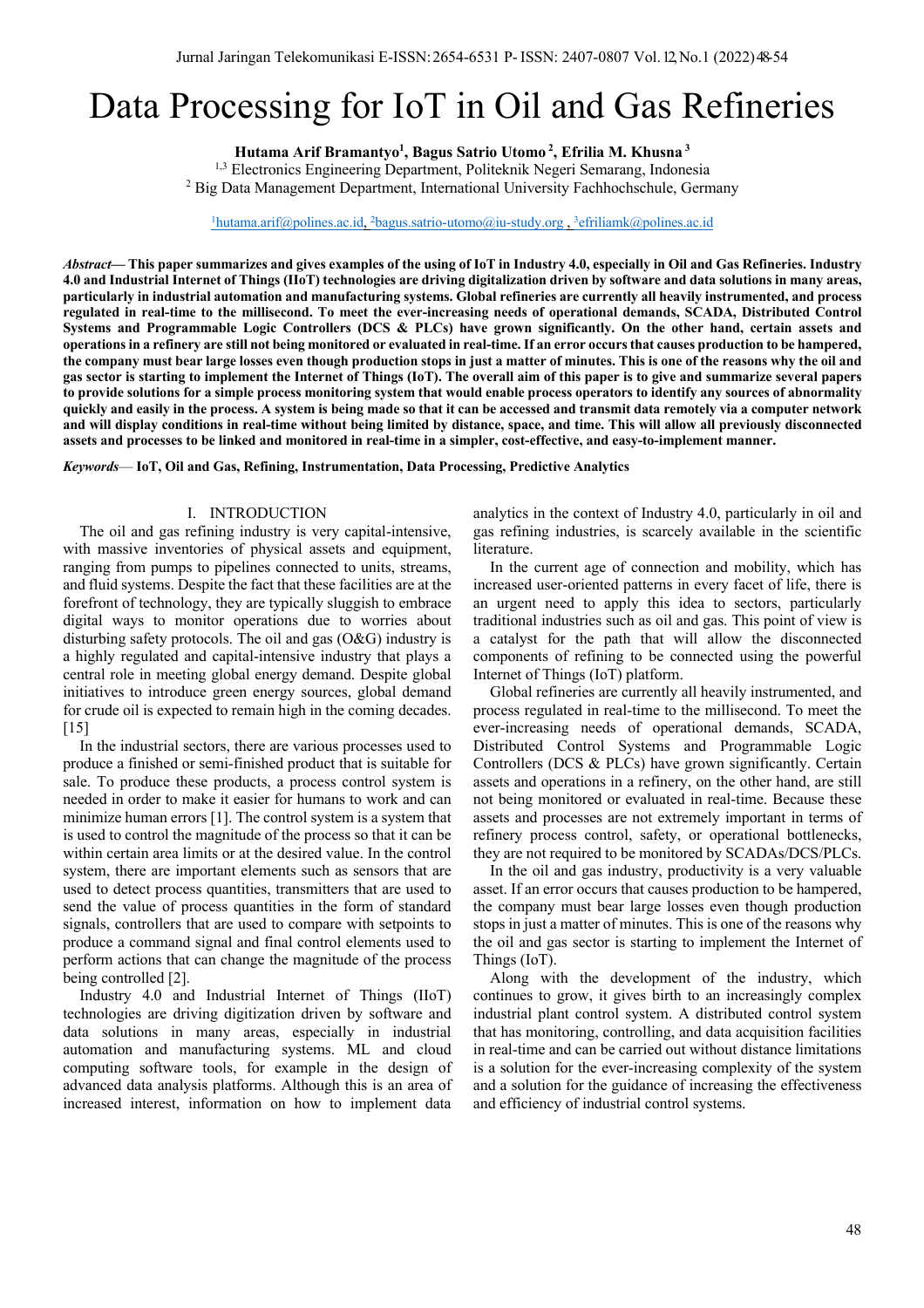The reason for this might be that routing through SCADA/DCS/PLC is not economically viable. They are generally checked on a regular basis and occasionally only by human intervention. It is not feasible to analyze past performance or anticipate failure. Steam traps, pressure relief valves, corrosion monitoring, catalyst life, liquid carryover in compressors, dosing chemicals, primary supply & distribution, and so on are examples of these types of assets and activities.

The interface between information technology (IT) and operational technology (OT) distinguishes between IIoT and IoT. The network of operational processes and industrial control systems (ICS) is called OT. OTs include Human Machine Interface (HMI), Monitoring Control and Data Acquisition Systems (SCADA), Distributed Control Systems (DCS), and Programmable Logic Controllers (PLC). OT focuses primarily on industrial equipment and worker safety, as the greatest operational risk in the industrial environment is the loss of human life and property. [14]

Nowadays a monitoring system is needed as a tool for human resources to monitor the state of an object, but the efficiency of energy and time to view data from the system is sometimes still neglected. However, if a more cost-effective technique of monitoring them in real-time can be found, they may make a significant contribution to increasing productivity, efficiency, asset life, and process safety, which this study is going to be reviewed. So, a system is made that can be accessed and transmit data remotely via a computer network and will display conditions in real-time without being limited by distance, space, and time. In this paper, we contribute by summarizing and giving examples of the use of IoT in Industry 4.0, especially in Oil and Gas Refineries.

### II. LITERATURE REVIEW

#### A. *Process Control System*

A process control system (PCS) consists of several series of field instruments to determine field conditions. This system is equipped with sensors that are connected to a number of controller devices. From here, users can find out data about fluid flow, pressure, and temperature in the pipe.

Then, the process control system can also be used for things that include utilities. In the production of oil and gas, there are several types of power plants used, ranging from electricity, water, to air.

In studying process control, it is necessary to understand how the equipment works so that it can explain how to process and process the signals that occur. The process that occurs comes from processing signals of physical quantities to electrical quantities which have been standardized by international regulations so that the controller can read and process these signals according to the equipment used to process the interlocking signal.

Industrial monitoring and control systems usually consist of a central host or master (commonly referred to as a master station, master terminal unit or MTU), one or more field data collection and control units (commonly called remote stations, remote terminal units or RTUs). and a set of standard and

customized software used to monitor and control data elements in the field. Most SCADA systems have many characteristics of open-loop control and use a lot of remote communication, although some elements are closed-loop and/or use short-range communication.

## B. *Supervisory Control and Data Acquisition*

SCADA (Supervisory Control and Data Acquisition) is a system that refers to a combination of telemetry and data acquisition. It consists of gathering information, transferring it back to the control centre, performing the necessary analysis and control, and then displaying this data on a number of operator displays. SCADA is used to monitor and control plants or equipment. Control may be automatic or may be initiated by SCADA systems that have evolved primarily from monolithic to distributed and networked. The networked SCADA design allows the system to be geographically distributed over one or more LAN networks. As the IoT revolution grows, SCADA systems will move to the next generation, leveraging cloud technology to operate more and more in real-time. [13]

SCADA systems [17] are not scalable due to their low temporal and spatial density, are expensive in terms of equipment and maintenance, are not interoperable in terms of hardware and software, and are protocol changes and inflexible if software needs to be updated. Provides data and results with long delays. Various architectures based on the Internet of Things (IoT) have been proposed in the literature in various domains, including Social Internet of Things (SIoT) [18], Resilient IoT architecture for smart cities [19], and future internet [20]. However, there is still no IoT-based architecture for the oil and gas industry. Given the critical environment of oil fields, it is necessary to develop IoT architectures according to the industrial environment of oil and gas [21].



Figure 1 SCADA Schematic Diagram [3]

Figure 1 shows the SCADA Schematic Diagram, one of these examples is telemetry. Telemetry is often associated with SCADA systems. It is a technique used in transmitting and receiving information or data over a medium. Information can be in the form of measurements, such as voltage, velocity or flow. The data is sent to other locations through media such as cable, telephone or radio. Information can come from a variety of locations. A way of dealing with different places that are incorporated into the system.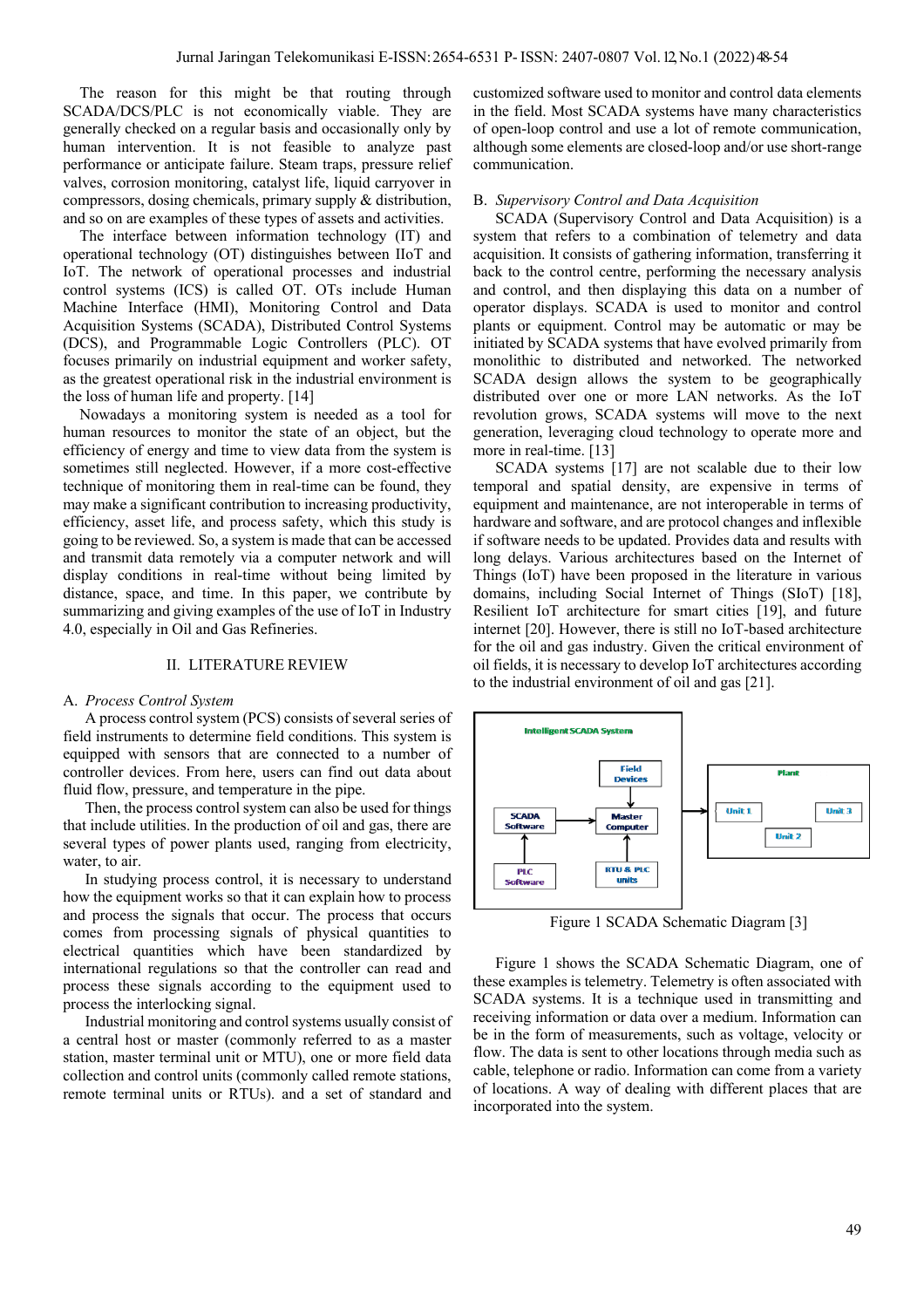Data acquisition refers to the methods used to access and control information or data from controlled and monitored equipment. The data is then accessed forwarded to a telemetry system ready for transfer to a different place. It can be analog and digital information collected by sensors, such as flowmeters, ammeters, etc. It can also be data to control equipment such as actuators, relays, valves, motors, etc.

## C. *Distributed Control System*

We can also find systems similar to the SCADA system in some process plants, maintenance, and others. This system is called DCS (Distributed Control Systems). DCS has a similar function to SCADA, but the data collection and control units are usually located in a limited number of areas. Communication can use a local network (LAN), reliable and high-speed.



Figure 2 DCS Schematic Diagram [4]

Figure 2 shows DCS is a collection of several parts or components that interact with each other to achieve the same goal and is a control system that functions to control or regulate the course of processes in a system/plan by distributing control. There are also those who say DCS is a distributed control system where the components or parts of the DCS are distributed to various places.

## D. *Programmable Logic Controller*

A programmable Logic Controller (PLC) is basically a computer specifically designed to control a process or machine. This controlled process can be in the form of continuous variable regulation such as in servo systems or only involves two-state control (ON/OFF) (Figure 3) but is carried out repeatedly as we commonly encounter in drilling machines, conveyor systems, and so on.



Figure 3 PLC Block Diagram [5]

The National Electrical Manufacturers Association (NEMA) standard ICS3-1978 defines a PLC as a "digitally operating electronic apparatus which uses a programmable memory for the internal storage of instructions by implementing specific functions, such as logic, sequencing, timing, counting, and arithmetic to control through digital or analog I/O modules various types of machines or processes."

## III. RESULTS AND DISCUSSION

# *A. Case Study Real-Time Monitoring and Analytics of Plant Data*

Technology advancements like the Internet of Things (IoT) are generating new and imaginative approaches to improve operational efficiency. It has enabled more accessible and costeffective monitoring channels to emerge. This will allow all previously disconnected assets and processes to be linked and monitored in real-time in a simpler, cost-effective, and easy-toimplement manner.

Real-time performance monitoring and early detection of degraded process performance and equipment failures are becoming critical to maintaining both production capacity and plant profitability [6]. One approach to avoiding or better managing such situations is to make more use of the data that is routinely collected from the process plant. The advent of modern process measurement, automation, and information systems has resulted in a significant increase in the amount of process data available to plant operators and engineers.

Recent developments related to Industrial Internet of Things (IIoT) technologies, machine learning algorithms and the availability of Big Data provide platforms for performing sophisticated process data analysis. Several cloud computing platforms are available for use in the industrial internet of things and big data analytics. Key players include cloud service providers (like Microsoft Azure, Amazon Web Services, IBM, Intel, etc.), enterprise solution providers (particularly PTC and Oracle), network companies (like Cisco and AT&T), and industrial engineering companies (namely General Electric, Siemens and Bosch). Some of these platforms are available under proprietary licenses and some others are accessible as open-source projects. In predictive data analysis in the process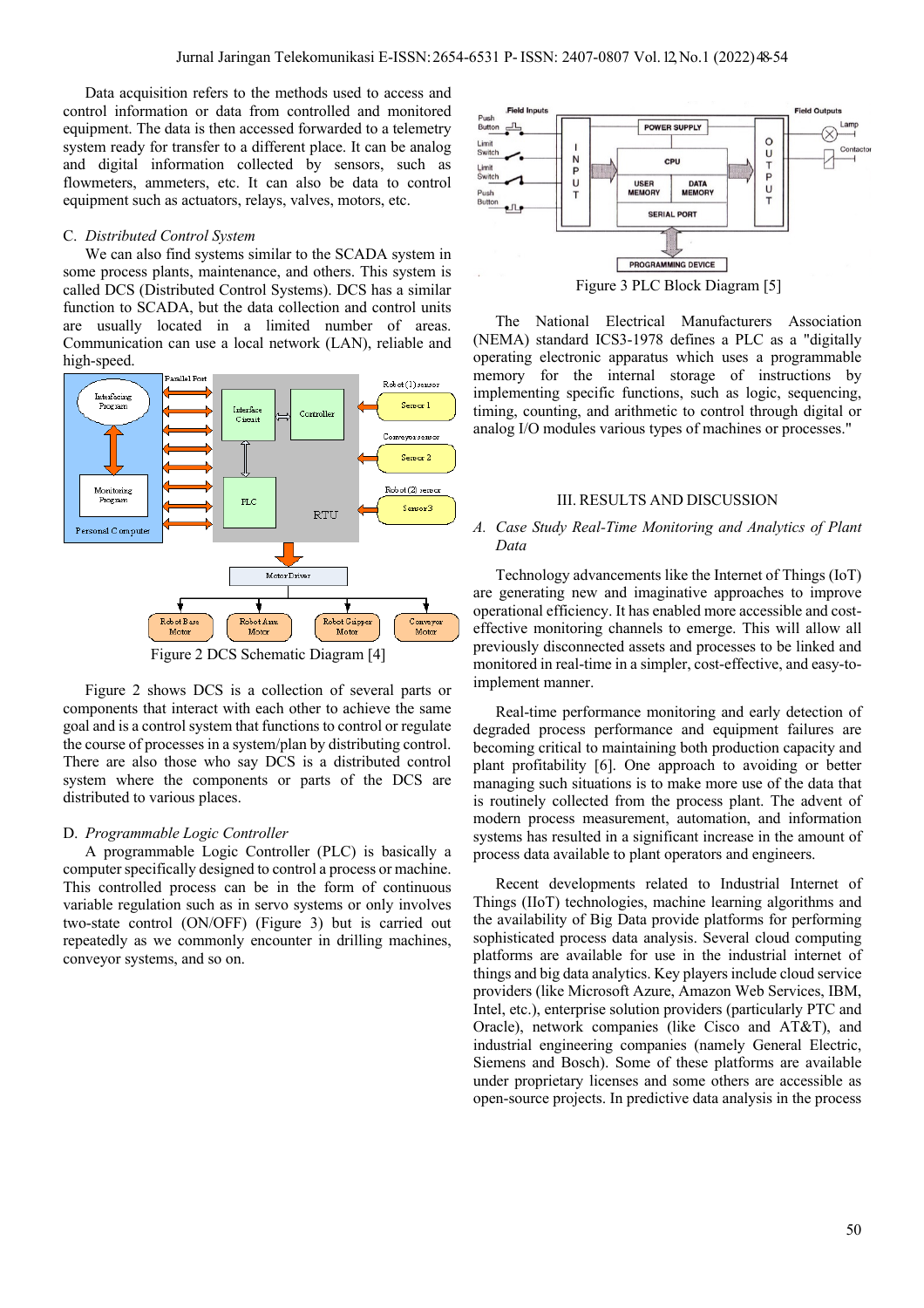industry, soft sensors are invaluable tools for gaining insight into the status of operations where directly measuring key process variables is extremely difficult, or even almost impossible.

The fundamental architecture for a connected solution involves:

- 1. Site area: Retrofitting equipment with suitable IIoT sensors, connecting scattered equipment, and sending data out through a communication gateway to the data historian or IoT platform
- 2. Security: Ensuring data security between the sensor and the reception platform
- 3. Receiving system: The data from the sensor can go straight to the data historian or IIoT platform. To allow real-time corrective action, the historian will retain data, do analysis, offer KPI dashboards, visualization, and mobile messaging/access.

#### *B. Case Study Implementation: Pressure Relief Valve*

Consider the typical Pressure Relief Valve as an illustration of how IoT enables connecting the disconnected (PRV). Figure 4 shows the conventional Spring-Loaded Pressure Relieve Valve. Beyond a certain pressure, the PRV is meant to expel surplus gas from containers and pipelines. Over time, the PRVs' springs get fatigued, their set-points shift, and the PRVs begin to leak gas at a lower pressure into the environment. This results in product loss as well as an environmental and safety danger. The manual examination is difficult since PRVs are not instrumented and are installed in inaccessible locations.



Figure 4 Conventional Spring-Loaded Pressure Relieve Valve [7]

As a result, they are only evaluated during turnarounds/shutdowns. However, due to current strict safety rules, electronic monitoring of PRVs is now required. The answer is to install an IoT differential pressure sensor across the PRV, which will continuously check its health.

This will communicate real-time information, allowing any defective PRVs to be spotted in real-time and addressed without having to wait months for the next shutdown. Consider what would happen if this happened to all of a refinery's thousands of PRVs. According to studies, real-time monitoring of all PRVs in a refinery can possibly save an additional 20% in operational expenses.

## *C. Case Study Implementation: Steam Traps*

The steam traps are another example. Steam traps are now checked on a monthly basis. As a result, any steam trap failure will be replaced after roughly 20 to 30 days. Condensate stuck in steam lines or steam flowing through the condensate header has an influence; both circumstances result in inefficient heat transfer and process functioning.



Figure 5 Thermodynamic Steam Trap [8]

On the steam trap, an IoT-enabled acoustic sensor can be placed. When a steam trap fails, it produces a sound that is louder than the required decibel level. Instead of waiting for the next inspection after 30 days, the IoT sensor may send data straight to the data historian for real-time monitoring and analysis, allowing immediate action and replacement of the steam trap as soon as it fails.

## *D. Cast Study Plant Predictive Maintenance*

Advanced analytics, artificial intelligence, edge computing, and the industrial Internet of Things are enabling predictive maintenance. According to a case study published by Deloitte, the effort began with a review of the refinery's existing maintenance processes, which included a combination of reactive maintenance, which involved responding to an immediate asset outage; planned maintenance, which involved performing updates on a regular schedule; and proactive maintenance, which involved tending to specific pumps based on historical utilization patterns [9].

Data-driven soft sensors are also widely used in various process industries [10]. Recently, the remarkable performance of machine learning (ML) methods, especially deep learningbased algorithms in areas such as pattern recognition, computer vision, and robotics, offer other options for realizing soft-based sensors in more sophisticated databases. Such soft sensors are able to leverage industrial big data, resulting in improved variable prediction.

There are several machine learning software tools available, both commercial and open-source software. Popular commercial machine learning software is provided as Machine Learning as a Service (MLaaS). Major proprietary MLaaS include Amazon Machine Learning (Amazon ML), Microsoft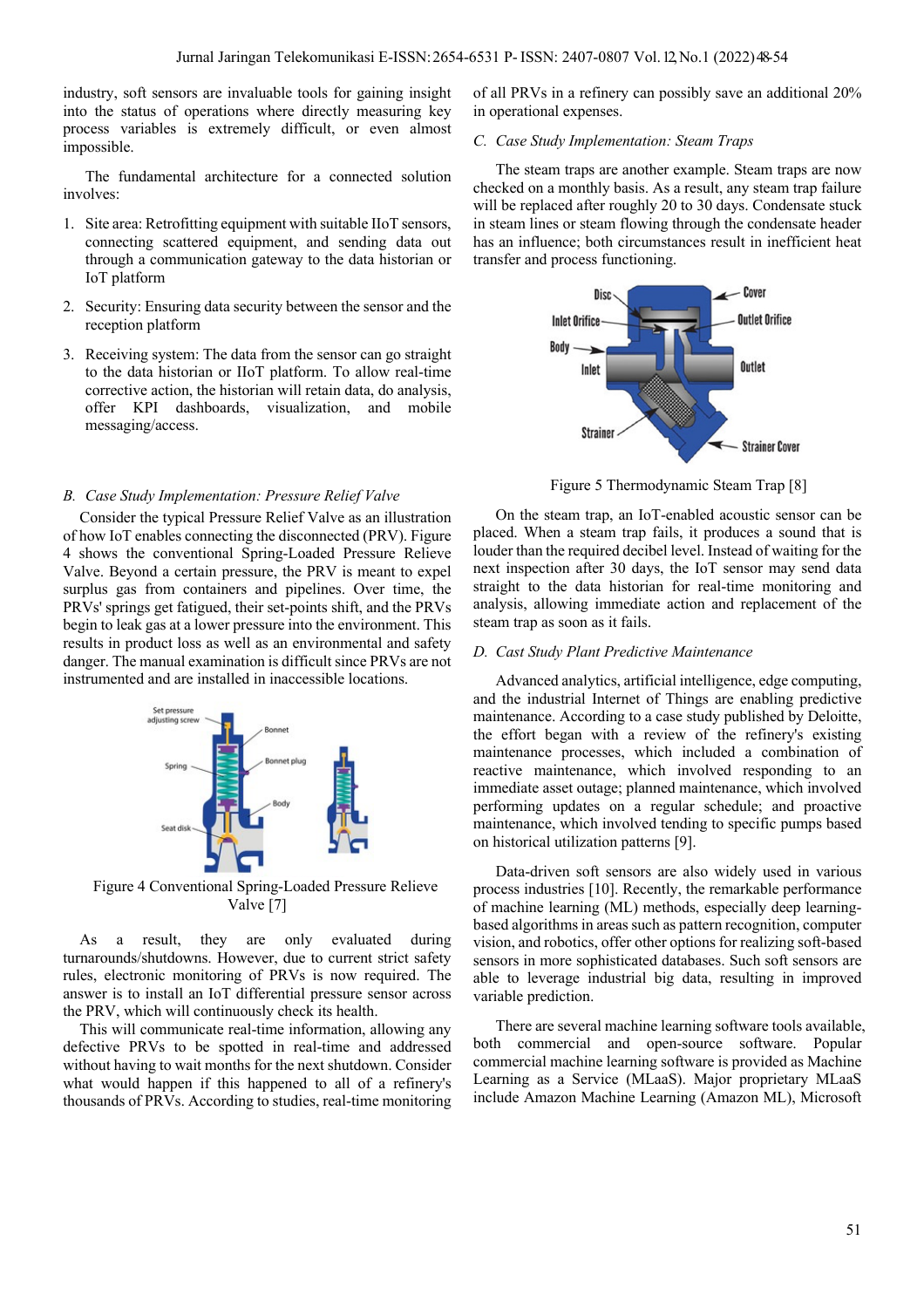Azure Machine Learning, Google Machine Learning, and IBM Watson Machine Learning. Machine learning tools can often be accessed through their respective cloud platforms or through third-party cloud application services. They offer highly scalable environments and a variety of machine learning algorithms for data preprocessing, dimensionality reduction, and predictive data analysis. and many more functionalities.

Watson Machine Learning. Machine learning tools can often be accessed through their respective cloud platforms or through third-party cloud application services. They offer highly scalable environments and a variety of machine learning algorithms for data preprocessing, dimensionality reduction, and predictive data analysis. and many more functionalities [11].

In addition, most of the commercial machine learning frameworks also provide deep learning libraries and big data computing software tools like Apache Spark, Hadoop, etc. In addition, there are several machine learning software tools, libraries, and frameworks that are open-sourced under Licenses that are freely accessible. In addition, these can be provided via the cloud environment or on-premises. Examples of opensource machine learning software tools are Apache Spark MLlib, Scikitlearn, TensorFlow, H2O.ai, BigML, Accord.NET, Apache SystemML, Apache Mahout, Oryx 2 to name a few. Some of these libraries can be accessed through proprietary machine learning platforms. For example, both Apache Spark MLlib and H2O.ai are available on Microsoft Azure HDInsight, a cloud service platform for big data analytics.

Most industrial automation cloud platforms, such as Predix and MindSphere, provide application services for data analysis. For example, MindSphere now offers built-in application programming interfaces (APIs) for anomaly and outlier detection. In addition to the built-in APIs, in many cases, customers have the option to deploy their own applications on the cloud platform. Therefore, more efficient machine learning algorithms can be implemented in data analysis. In addition, general cloud service providers such as Microsoft Azure and Amazon Web Services offer machine learning and deep learning services, as well as big data software tools such as Apache Spark, Hadoop, Apache Storm, etc. [11]

The transition to predictive maintenance took place in three stages [12] :

- 1. Create a digital foundation by employing edge-to-core connections and wireless sensors to enable location-based services.
- 2. Integrate an IoT platform (here, HPE's Edgeline Converged IoT platform) for high-speed data collecting and analytics.
- 3. Work with the ecosystem to provide a turnkey IoT solution that includes predictive maintenance and asset tracking.

Predictive maintenance based on personas was crucial to these efforts. "These data-driven personas represented the everyday duties of different job kinds," the case study continues, "providing a framework to allow quick reductions in

workers' existing manual chores." Employees have the chance to learn new abilities as they progressed through the process.

The program has enhanced the mean time between failures and can now more rapidly identify underlying causes thanks to predictive maintenance. The refinery estimates a 50% decrease in budgeted maintenance expenses, with the potential to save 1,000 hours per year on walk-downs and vibration analysis to identify faults. Predictive maintenance aids the organization in predicting and avoiding asset breakdowns before they occur.

## *E. Case Study Plant IIoT Data Architecture*

The platforms presented in this work follow the general database-based process monitoring procedures, including data acquisition, data pre-processing, model design, and model maintenance. The data acquisition layer allows measurements to be collected from various local devices in the process for purposes that may include inspection or data visualization, analysis, and storage. [11]

The platform is using edge-based operational technology (OT). Compute nodes and storage nodes (servers) are installed outside a typical data center, the so-called edge center (microdata center inside a box). The server is specialized for OT environments and uses System on a Chip (SOC) technology. This enables data center-class computing power and storage to be delivered in a small footprint that does not need to be operated by data centers or IT staff.

The various software components of this solution work together to turn your data into insights. The new IoT data will be paired with existing process data to identify the root cause of the detected problem. For example, vibration data (impeller vibration, new IoT data) may indicate the existence of a problem. Pressure data (low inlet pressure process data) may indicate that cavitation may be the cause of the problem. [12]

Figure 6 below describes the key components of the proposed data-driven soft sensor development environment, leveraging state-of-the-art machine learning algorithms, big data tools, and industrial cloud computing platforms. Details of the key components of the platform, such as data collection, industrial IoT platforms, and machine learning software tools, among others, are discussed below.



Figure 6 Plant Data Architecture [12] The description of the architecture is as follows [12] :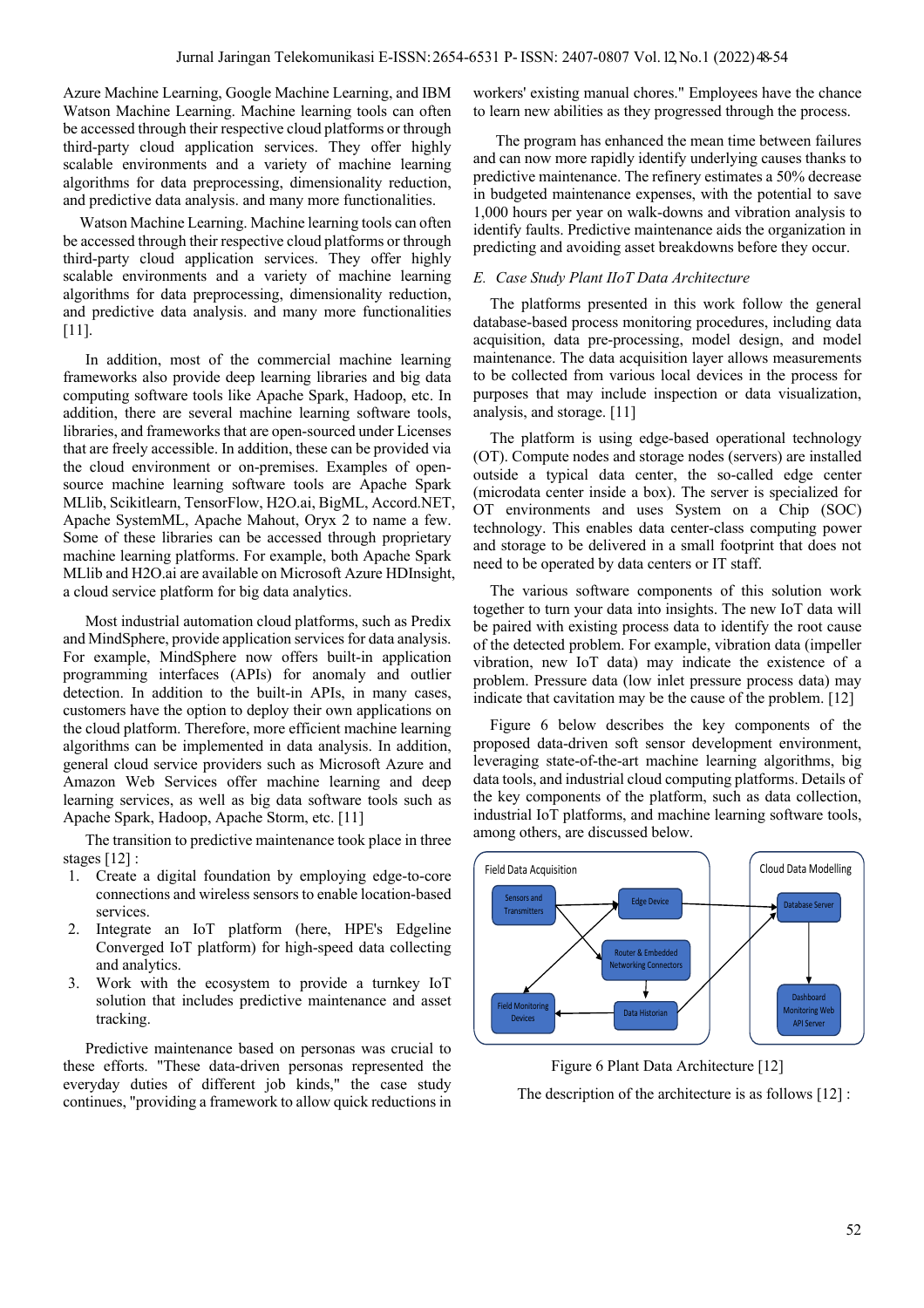- 1) Data Historian is a type of time-series database designed to efficiently collect and store process data from a SCADA or automation system.
- 2) Field Monitoring Devices are smart devices like computers or smartphones directly connected to Data Historian or Edge Devices under Field's Local Area Network, either Wired or Wireless.
- 3) Monitoring Dashboard is hosted on a cloud server, fetching data from the database server which will be updated on every change and request from Data Historian and Edge Device. Realtime monitoring and analytics are provided via Web API from the server which can be accessed remotely using internet access, both on PC or Mobile.

#### *F. Case Study Oil Production Process*

The advent of the Internet is revolutionizing the industry in steam engines, production lines, and industrial automation, in a way to achieve the so-called Fourth Industrial Revolution after the previous revolution. [16]



Figure 7 Required IIoT Device [16]

The improvement of the OPC (Open Platform Communications) server innovation permitted the association of the different gadgets delivered by diverse companies and utilized diverse communication conventions with each other utilizing the one-window guideline for the purposes of observing, control and mechanization. This window is SCADA, LabVIEW, MATLAB ... etc. Server back IoT Conventions such as MQTT are utilized to put through distinctive PLCs and IIoT gadgets to Citect SCADA Program for checking and control reason Too interface to LabVIEW to apply complex control calculations such as Fluffy, Neural or NeuroFuzzy Control systems. [16]

# IV.CONCLUSION

In this paper, hardware and software platforms applicable in developing and implementing process data analytics in modern process automation systems were reviewed, and a concept of a process monitoring platform was developed. The platform highlights the use of state-of-the-art machine learning methods coupled with big-data processing tools and cloud computing technologies in-process data analytics. With such an environment, different data-driven models for increased plant productivity can be realized. The application of the platform

was demonstrated by developing data-driven soft sensors, which can be employed to monitor an oil and gas refining plant.

The study also showed that the system could result in improved variable prediction for the plant operators, which included a combination of reactive maintenance, which involved responding to an immediate asset outage; planned maintenance, which involved performing updates on a regular schedule; and proactive maintenance, which involved tending to specific pumps based on historical utilization patterns.

# REFERENCES

- [1] Leveson, N. G., Heimdahl, M. P. E., Hildreth, H., & Reese, J. D. (1994). Requirements specification for process-control systems. *IEEE transactions on software engineering, 20*(9), 684-707.
- [2] Hemalatha, J., Nikhil, P., Shaji, C. S., Venkata, K., & Narayana, L. (2016). *Design and development of wireless flow transmitter.* Paper presented at the 2016 International Conference on Electrical, Electronics, and Optimization Techniques (ICEEOT).
- [3] Krutz, Ronald L. (2015). Securing SCADA System: John Wiley & Sons.
- [4] Dr. Hla Myo Tun, U Win Khine Moe, Dr. Zaw Min Naing (2009). Software Implementation for Distributed Monitoring Control Systems Based Industrial Automation Using Visual Studio.Net. Engineering e-Transaction (ISSN 1823-6379) Vol. 4, No. 1, June 2009, pp 47-50.
- [5] Rezaputra, M. D. D., Cahyono , M. R. A.. (2021). Mitsubishi Type-Q PLC Based Press Roll Automatic Control System On Building Tire Machine. Indonesian Journal of Electronics Engineering. Vol 04 No 02, 2021, 59-67.
- [6] Nimmo, I. (1995). Adequately address abnormal operations. *Chemical engineering progress, 91*(9).
- [7] Sotoodeh, Karan. (2021). Conceptual design and selection of a bladder type pressure compensation system for subsea actuators to prevent failure due to seawater head. International Journal on Interactive Design and Manufacturing (IJIDeM).
- [8] Lide, D. R. (2018). A century of excellence in measurements, standards, and technology: CRC Press.
- [9] Gimpel, G. (2020). Dark data: the invisible resource that can drive performance now. *Journal of Business Strategy*.
- [10] Kadlec, P., Gabrys, B., & Strandt, S. (2009). Data-driven soft sensors in the process industry. *Computers & chemical engineering, 33*(4), 795-814.
- [11] Kabugo, J. C., Jämsä-Jounela, S.-L., Schiemann, R., & Binder, C. (2020). Industry 4.0 based process data analytics platform: A waste-to-energy plant case study. International journal of electrical power & energy systems, 115, 105508
- [12] Joy, D., & Smith, D. (2019). Processing Asset Data at the Intelligent Edge: Implementation of an Industrial IoT Architecture to Drive Business Value. Paper presented at the SPE Annual Technical Conference and Exhibition.